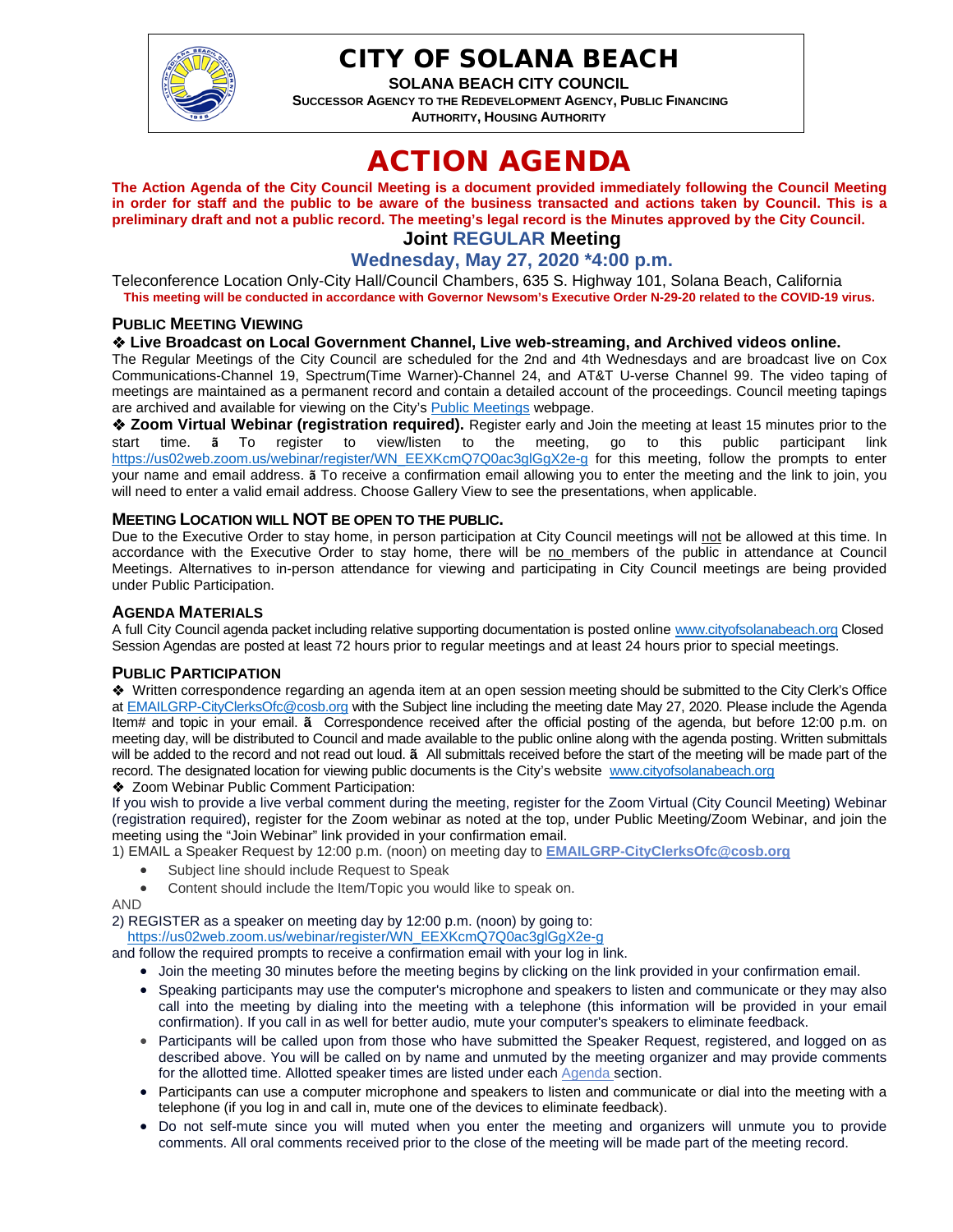#### **SPECIAL ASSISTANCE NEEDED - AMERICAN DISABILITIES ACT TITLE 2**

In compliance with the Americans with Disabilities Act of 1990, persons with a disability may request an agenda in appropriate alternative formats as required by Section 202. Any person with a disability who requires a modification or accommodation in order to participate in a meeting should direct such request to the City Clerk's office (858) 720-2400 [EMAILGRP-](mailto:EMAILGRP-CityClerksOfc@cosb.org)[CityClerksOfc@cosb.org](mailto:EMAILGRP-CityClerksOfc@cosb.org) at least 72 hours prior to the meeting.

> As a courtesy to all meeting attendees, please set cellular phones and pagers to silent mode and engage in conversations offline/muted.

| <b>CITY COUNCILMEMBERS</b>                 |                                               |                                  |
|--------------------------------------------|-----------------------------------------------|----------------------------------|
| Jewel Edson, Mayor                         |                                               |                                  |
| Judy Hegenauer, Deputy Mayor               | Kristi Becker, Councilmember                  |                                  |
| Kelly Harless, Councilmember               | David A. Zito, Councilmember                  |                                  |
| <b>Gregory Wade</b><br><b>City Manager</b> | <b>Johanna Canlas</b><br><b>City Attorney</b> | Angela Ivey<br><b>City Clerk</b> |

#### **SPEAKERS:**

See Public Participation on the first page of the Agenda for Publication Participation options.

#### **READING OF ORDINANCES AND RESOLUTIONS:**

Pursuant to [Solana Beach Municipal Code](mailto:https://www.codepublishing.com/CA/SolanaBeach/) Section 2.04.460, at the time of introduction or adoption of an ordinance or adoption of a resolution, the same shall not be read in full unless after the reading of the title, further reading is requested by a member of the Council. If any Councilmember so requests, the ordinance or resolution shall be read in full. In the absence of such a request, this section shall constitute a waiver by the council of such reading.

## **CALL TO ORDER AND ROLL CALL:**

## **CLOSED SESSION REPORT:**

#### **FLAG SALUTE:**

#### **APPROVAL OF AGENDA: COUNCIL ACTION: Approved 5/0**

#### **ORAL COMMUNICATIONS:**

#### *Note to Public: Refer to Public Participation for information on how to submit public comment.*

This portion of the agenda provides an opportunity for members of the public to address the City Council on items relating to City business and not appearing on today's agenda by having submitted written comments for the record to be filed with the record or by registering to join the virtual meeting online to speak live, per the Public Participation instructions on the Agenda.

Comments relating to items on this evening's agenda are taken at the time the items are heard. Pursuant to the Brown Act, no action shall be taken by the City Council on public comment items. Council may refer items to the City Manager for placement on a future agenda. The maximum time allotted for each speaker is THREE MINUTES (SBMC 2.04.190).

**[Public Submittals \(Upd. 5-27 at 1:20pm\)](https://solanabeach.govoffice3.com/vertical/Sites/%7B840804C2-F869-4904-9AE3-720581350CE7%7D/uploads/Public_Submittals_(upd._5-27_at_120pm)_-_O.pdf)**

#### **COUNCIL COMMUNITY ANNOUNCEMENTS / COMMENTARY:**

*An opportunity for City Council to make brief announcements or report on their activities. These items are not agendized for official City business with no action or substantive discussion.* 

#### **A. CONSENT CALENDAR:** (Action Items) (A.1. - A.8.)

*Note to Public: Refer to Public Participation for information on how to submit public comment.*  Items listed on the Consent Calendar are to be acted in a single action of the City Council unless pulled for discussion. Any member of the public may address the City Council on an item of concern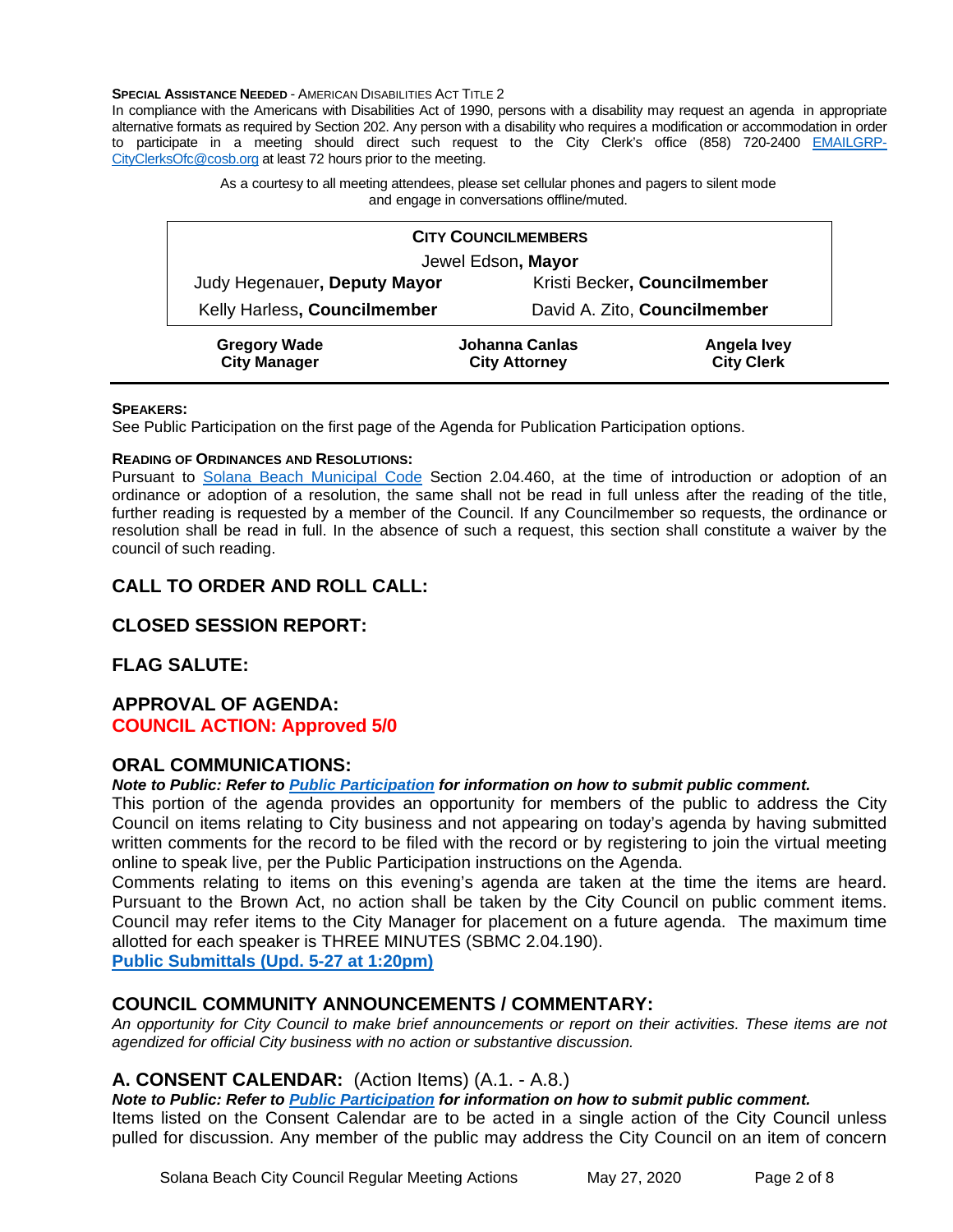by submitting written correspondence for the record to be filed with the record or by registering to join the virtual meeting online to speak live, per the Public Participation instructions on the Agenda. The maximum time allotted for each speaker is THREE MINUTES (SBMC 2.04.190). Those items removed from the Consent Calendar by a member of the Council will be trailed to the end of the agenda, while Consent Calendar items removed by the public will be discussed immediately after approval of the Consent Calendar.

## **A.1. Register Of Demands.** (File 0300-30)

Recommendation: That the City Council

1. Ratify the list of demands for April 25, 2020 – May 8, 2020.

[Item A.1. Report \(click here\)](https://solanabeach.govoffice3.com/vertical/Sites/%7B840804C2-F869-4904-9AE3-720581350CE7%7D/uploads/Item_A.1._Report_(click_here)_05-27-20_-_O.pdf) 

*Posted Reports & Supplemental Docs contain records up to the cut off time, prior to the start of the meeting, for processing new submittals. The final official record containing handouts, PowerPoints, etc. can be obtained through a Records Request to the City Clerk's Office.* **COUNCIL ACTION: Approved 5/0**

**A.2. General Fund Budget Adjustments for Fiscal Year 2019/20 as a Result of COVID-19.** (File 0330-30) – updated title 5-22

Recommendation: That the City Council

1. Adopt **Resolution 2020-076** revising appropriations in the Fiscal Year 2019/20 General Fund Adopted Budget.

[Item A.2. Report \(click here\)](https://solanabeach.govoffice3.com/vertical/Sites/%7B840804C2-F869-4904-9AE3-720581350CE7%7D/uploads/Item_A.2._Report_(click_here)_05-27-20_-_O(1).pdf)

**Posted Reports & Supplemental Docs contain records up to the cut off time, prior to the start of the meeting, for processing new submittals.** *The final official record containing handouts, PowerPoints, etc. can be obtained through a Records Request to the City Clerk's Office.* **COUNCIL ACTION: Approved 5/0**

**A.4. Solana Beach Coastal Rail Trail Maintenance District Engineer's Report, Annual Levy and Collection of Assessments.** (File 0495-20)

Recommendation: That the City Council

- 1. Adopt **Resolution 2020-049**, initiating the proceedings for the annual levy of assessments within the Coastal Rail Trail Maintenance District for Fiscal Year 2020/21.
- 2. Adopt **Resolution 2020-050**, approving the Engineer's Report for proceedings of the annual levy of assessments within Coastal Rail Trail Maintenance District.
- 3. Adopt **Resolution 2020-051**, declaring intention to provide for the annual levy and collection of assessments in Coastal Rail Trail Maintenance District and setting a time and date for a public hearing for June 24, 2020.

#### [Item A.4. Report \(click here\)](https://solanabeach.govoffice3.com/vertical/Sites/%7B840804C2-F869-4904-9AE3-720581350CE7%7D/uploads/Item_A.4._Report_(click_here)_05-27-20.pdf)

*Posted Reports & Supplemental Docs contain records up to the cut off time, prior to the start of the meeting, for processing new submittals. The final official record containing handouts, PowerPoints, etc. can be obtained through a Records Request to the City Clerk's Office.* **COUNCIL ACTION: Approved 5/0**

## **A.5. Solana Beach Lighting Maintenance District Engineer's Report, Annual Levy, and Collection of Assessments.** (File 0495-20)

Recommendation: That the City Council

1. Adopt **Resolution 2020-052** approving the Solana Beach Lighting Maintenance District Engineer's Report for Fiscal Year 2020/21 for proceedings of the annual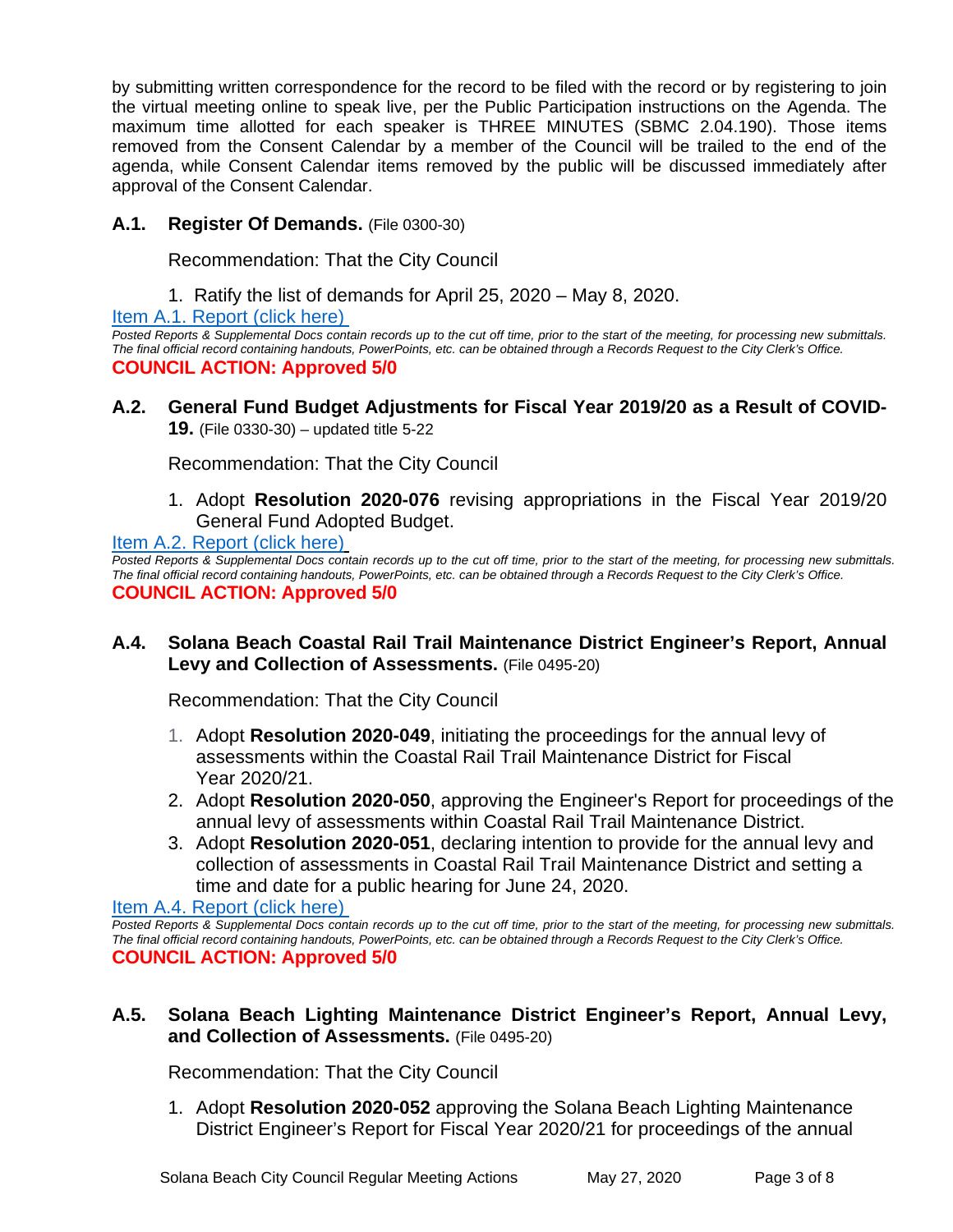levy of assessments within a special maintenance district.

2. Adopt **Resolution 2020-053** declaring intention to provide for an annual levy and collection of assessment in a special maintenance district and setting a time and date for a public hearing; and scheduling the public hearing for June 24, 2020.

#### [Item A.5. Report \(click here\)](https://solanabeach.govoffice3.com/vertical/Sites/%7B840804C2-F869-4904-9AE3-720581350CE7%7D/uploads/Item_A.5._Report_(click_here)_05-27-20_-_O.pdf)

*Posted Reports & Supplemental Docs contain records up to the cut off time, prior to the start of the meeting, for processing new submittals. The final official record containing handouts, PowerPoints, etc. can be obtained through a Records Request to the City Clerk's Office.* **COUNCIL ACTION: Approved 5/0**

#### **A.6. State-Mandated Annual Fire Inspections Report in Compliance with Solana Beach 1205.** (File 0600-80)

Recommendation: That the City Council

#### 1. Adopt **Resolution 2020-058**:

a. Accepting a report on the status of all state-mandated annual fire inspections in the City of Solana Beach in conjunction with SB 1205 and California Health and Safety Code Section 13146.4.

#### [Item A.6. Report \(click here\)](https://solanabeach.govoffice3.com/vertical/Sites/%7B840804C2-F869-4904-9AE3-720581350CE7%7D/uploads/Item_A.6._Report_(click_here)_05-27-20_-_O.pdf)

*Posted Reports & Supplemental Docs contain records up to the cut off time, prior to the start of the meeting, for processing new submittals. The final official record containing handouts, PowerPoints, etc. can be obtained through a Records Request to the City Clerk's Office.* **COUNCIL ACTION: Approved 5/0**

#### **A.7. Community Development Block Grant (CDBG) and Home Investment Partnerships – 3-Year Coop. Agmt. Extension** (File 0390-32)

Recommendation: That the City Council

1. Adopt **Resolution 2020-064** authorizing the automatic renewal of the Community Development Block Grant Cooperation Agreement (Attachment 2) for the qualification periods of July 1, 2021 to June 30, 2022; July 1, 2022 to June 30, 2023; and July 1, 2023 to June 30, 2024.

[Item A.7. Report \(click here\)](https://solanabeach.govoffice3.com/vertical/Sites/%7B840804C2-F869-4904-9AE3-720581350CE7%7D/uploads/Item_A.7._Report_(click_here)_05-27-20_-_O.pdf) 

*Posted Reports & Supplemental Docs contain records up to the cut off time, prior to the start of the meeting, for processing new submittals. The final official record containing handouts, PowerPoints, etc. can be obtained through a Records Request to the City Clerk's Office.* **COUNCIL ACTION: Approved 5/0**

#### **A.8. Stormwater Program Management Services.** (File 0850-40)

Recommendation: That the City Council

#### 1. Adopt **Resolution 2020-048**:

- a. Authorizing the City Manager to execute a professional services agreement, in an amount not to exceed \$115,000 with Mikhail Ogawa Engineering for Stormwater Program Management Services.
- b. Authorizing the City Manager to extend the agreement for up to four additional years, at the City's option.

#### [Item A.8. Report \(click here\)](https://solanabeach.govoffice3.com/vertical/Sites/%7B840804C2-F869-4904-9AE3-720581350CE7%7D/uploads/Item_A.8._Report_(click_here)_05-27-20_-_O.pdf)

*Posted Reports & Supplemental Docs contain records up to the cut off time, prior to the start of the meeting, for processing new submittals. The final official record containing handouts, PowerPoints, etc. can be obtained through a Records Request to the City Clerk's Office.* **COUNCIL ACTION: Approved 5/0**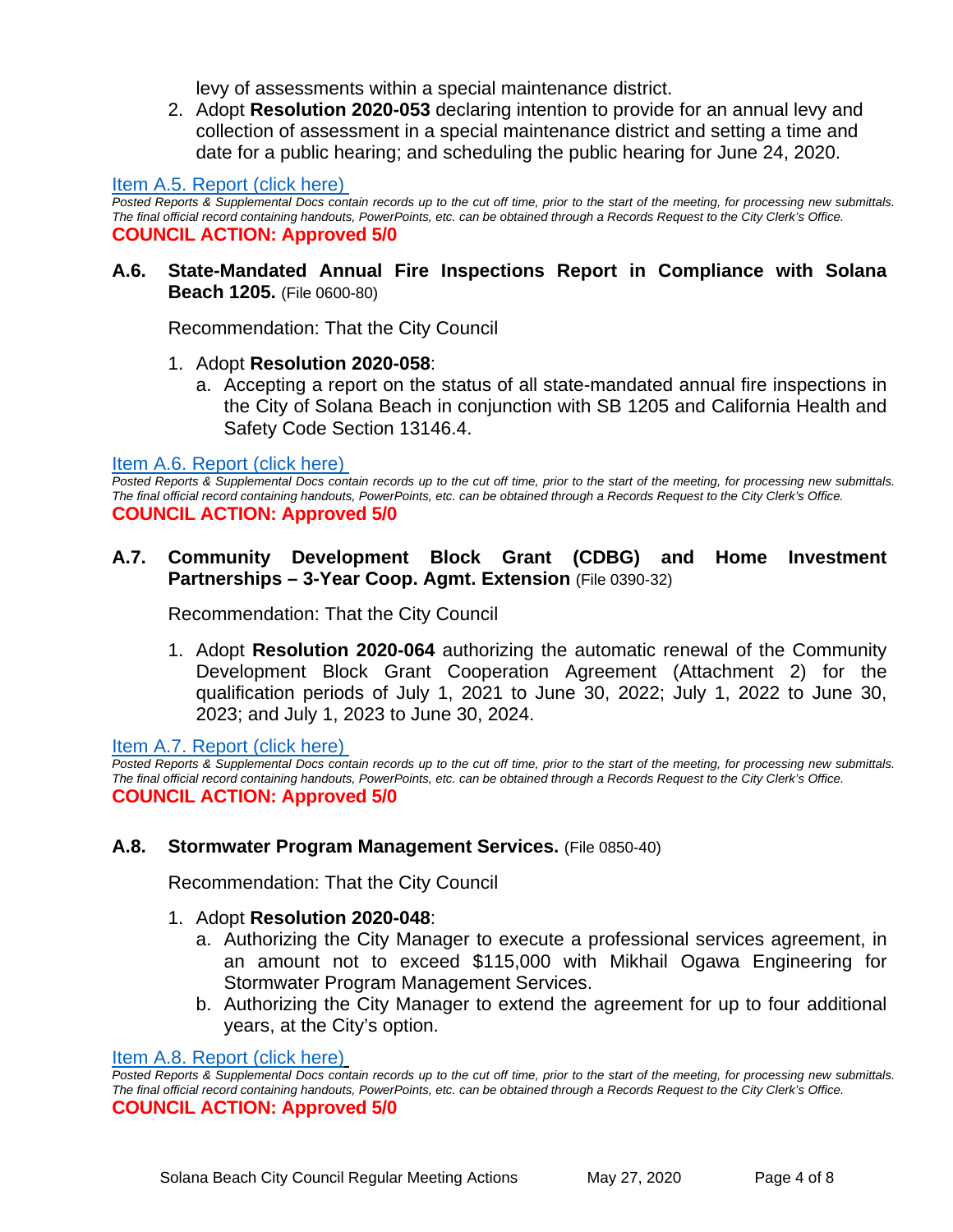## **B. PUBLIC HEARINGS:** (B.1. – B.3.)

*Note to Public: Refer to Public Participation for information on how to submit public comment.* 

This portion of the agenda provides citizens an opportunity to express their views on a specific issue, as required by law after proper noticing, by submitting written comments for the record or by registering to join the virtual meeting online to speak live, per the Public Participation instructions on the Agenda.

After considering all of the evidence, including written materials and oral testimony, the City Council must make a decision supported by findings and the findings must be supported by substantial evidence in the record.

An applicant or designee(s) for a private development/business project, for which the public hearing is being held, is allotted a total of fifteen minutes to speak, as per SBMC 2.04.210. A portion of the fifteen minutes may be saved to respond to those who speak in opposition. All other speakers have three minutes each.

#### **B.1. Housing Element Annual Progress Report and Housing Successor Annual Report for Fiscal Year 2018/19 and Directing Submittal to the California Department of Housing and Community Development and the Governor's Office of Planning and Research.** (File 0630-12)

The Staff recommends that the City Council:

- 1. Conduct the Public Hearing: Open the public hearing, Report Council disclosures, Receive public testimony, Close the public hearing.
- 2. Find this item not a project and thereby exempt from the California Environmental Quality Act (CEQA) Review; and
- 3. Adopt **Resolution 2020-030** approving the 2019 Housing Element Annual Progress Report and the 2018/19 Housing Successor Annual Report as submitted and directing City Staff to file the report with the California Department of Housing and Community Development and the Governor's Office of Planning and Research.

[Item B.1. Report \(click here\)](https://solanabeach.govoffice3.com/vertical/Sites/%7B840804C2-F869-4904-9AE3-720581350CE7%7D/uploads/Item_B.1._Report_(click_here)_05-27-20_-_O_2.pdf)

[Item B.1. Supplemental Docs \(Upd. 5-27 at 12:45pm\)](https://solanabeach.govoffice3.com/vertical/Sites/%7B840804C2-F869-4904-9AE3-720581350CE7%7D/uploads/Item_B.1._Supplemental_Docs_(upd._5-27_at_1245pm)_-_O.pdf)

Posted Reports & Supplemental Docs contain records up to the cut off time, prior to the start of the meeting, for processing new submittals. The *final official record containing handouts, PowerPoints, etc. can be obtained through a Records Request to the City Clerk's Office.* **COUNCIL ACTION: Approved 5/0**

#### **B.2. Public Hearing: 838 Academy Drive, Applicant: Santa Fe Christian School, Case MOD 19-001/DRP 19-006/SDP 19-007.** (File 0600-40)

Therefore, Staff recommends that the City Council:

- 1. Conduct the Public Hearing: Open the public hearing, Report Council disclosures, Receive public testimony, Close the public hearing.
- 2. If the Council can make the findings, adopt **Resolution 2020-065** approving the MOD for the new SFCS Campus Master Plan, and allow the continued use of the temporary Eagle Dome tent structure, with conditions.
- 3. If the Council can make the findings, adopt **Resolution 2020-066** approving a DRP/SDP for Phase 1b and 1c of the SFCS Master Plan, including Buildings E and F, with conditions.

[Item B.2. Report \(click here\)](https://www.dropbox.com/sh/ja0ncia1h1cywtk/AAAqBExKQ07yiqaPWy4pwqbOa?dl=0&preview=Item+B.2.+Report+(click+here)+05-27-20+-+O.pdf)

[Item B.2. Supplemental Docs \(upd. 5-27 at 2:50pm\)](https://solanabeach.govoffice3.com/vertical/Sites/%7B840804C2-F869-4904-9AE3-720581350CE7%7D/uploads/Item_B.2._Supplemental_Docs_(updated_5-27_at_250pm)_-_O.pdf)

*Posted Reports & Supplemental Docs contain records up to the cut off time, prior to the start of the meeting, for processing new submittals. The final official record containing handouts, PowerPoints, etc. can be obtained through a Records Request to the City Clerk's Office.* **COUNCIL ACTION: Approved 5/0**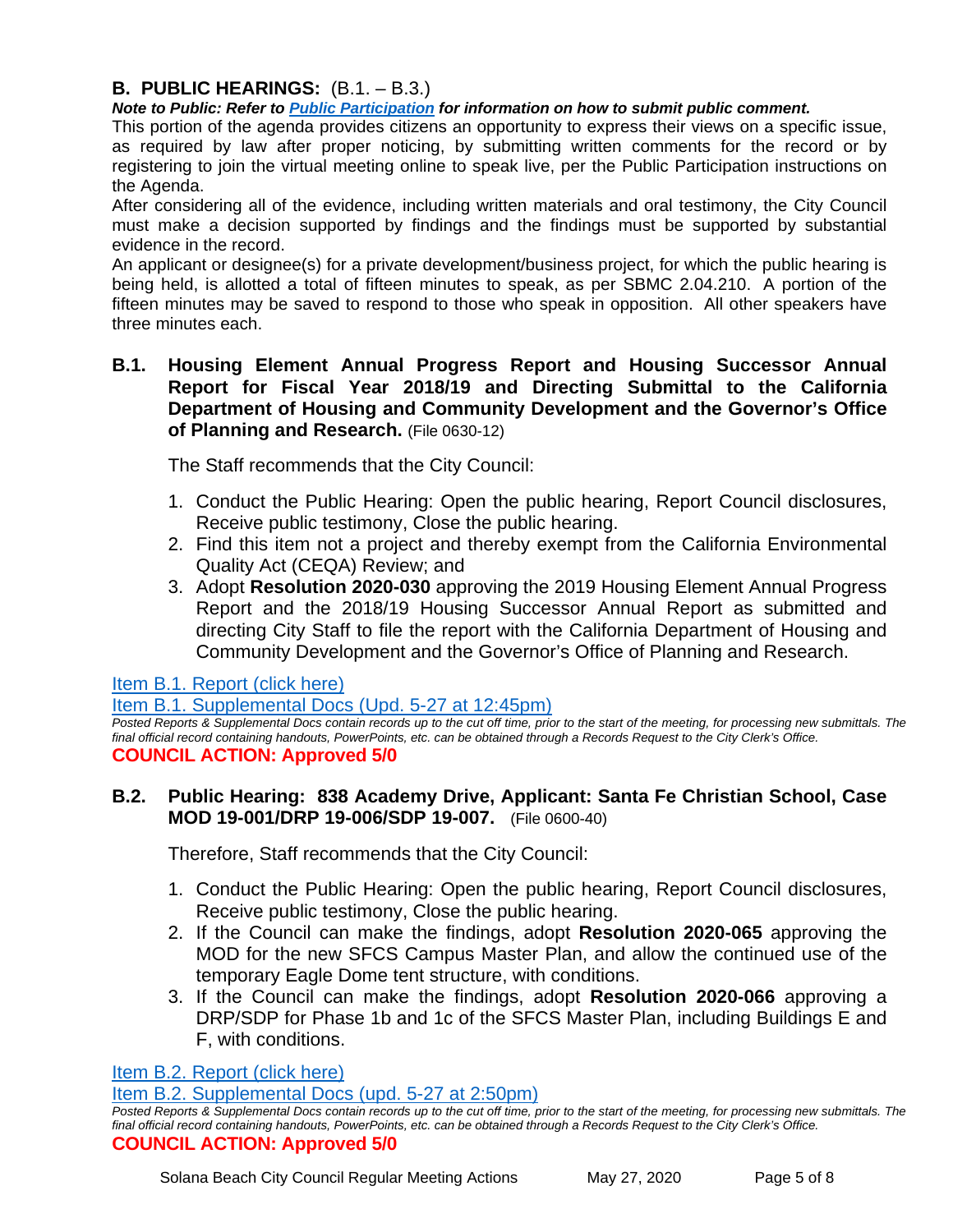## **B.3. Public Hearing: 318 S. Nardo Avenue, Applicant: Richard and Rachel McHale, Case 17-17-40.** (File 0600-40)

The proposed project meets the minimum zoning requirements under the SBMC, may be found to be consistent with the General Plan and may be found, as conditioned, to meet the discretionary findings required as discussed in this report to approve a DRP and VAR. Therefore, Staff recommends that the City Council:

- 1. Conduct the Public Hearing: Open the Public Hearing, Report Council Disclosures, Receive Public Testimony, and Close the Public Hearing.
- 2. Find the project exempt from the California Environmental Quality Act pursuant to Section 15303 of the State CEQA Guidelines; and
- 3. If the City Council makes the requisite findings and approves the project, adopt **Resolution 2020-034** conditionally approving a DRP, VAR and SDP to construct a detached Accessory Dwelling Unit (ADU) and a deck attached to the Principal Residence as well as perform associated site improvements including a hammerhead turnaround in the driveway for required fire access at 318 South Nardo Avenue, Solana Beach.

## [Item B.3. Report \(click here\)](https://solanabeach.govoffice3.com/vertical/Sites/%7B840804C2-F869-4904-9AE3-720581350CE7%7D/uploads/Item_B.3._Report_(click_here)_05-27-20_-_Reduced(1).pdf)

[Item B.3. Supplemental Docs \(Upd. 5-27 at 1:10pm\)](https://solanabeach.govoffice3.com/vertical/Sites/%7B840804C2-F869-4904-9AE3-720581350CE7%7D/uploads/Item_B.3._Supplemental_Docs_(upd._5-27_at_110pm)_-_O.pdf)

*Posted Reports & Supplemental Docs contain records up to the cut off time, prior to the start of the meeting, for processing new submittals. The final official record containing handouts, PowerPoints, etc. can be obtained through a Records Request to the City Clerk's Office.* **COUNCIL ACTION: Approved 5/0**

## **C. STAFF REPORTS: (C.1. – C.3.)**

*Note to Public: Refer to Public Participation for information on how to submit public comment.* 

Any member of the public may address the City Council on an item of concern by submitting written correspondence for the record to be filed with the record or by registering to join the virtual meeting online to speak live, per the Public Participation instructions on the Agenda. The maximum time allotted for each speaker is THREE MINUTES (SBMC 2.04.190).

## **C.1. Statewide Organic Collection Mandates and Council Consideration of Automated Green Waste Collection Citywide.** (File 0150-78)

The Staff recommends that the City Council

1. Receive the report on solid waste and recycling state legislation and consider the implementation of automated green waste collection services citywide.

[Item C.1. Report \(click here\)](https://solanabeach.govoffice3.com/vertical/Sites/%7B840804C2-F869-4904-9AE3-720581350CE7%7D/uploads/Item_C.1._Report_(click_here)_05-27-20_-_R_-_O.pdf) 

[Item C.1. Supplemental Docs \(Upd. 5-27 at 2:00pm\)](https://solanabeach.govoffice3.com/vertical/Sites/%7B840804C2-F869-4904-9AE3-720581350CE7%7D/uploads/Item_C.1._Supplemental_Docs_(upd._5-27_at_200pm)_-_O.pdf)

*Posted Reports & Supplemental Docs contain records up to the cut off time, prior to the start of the meeting, for processing new submittals. The final official record containing handouts, PowerPoints, etc. can be obtained through a Records Request to the City Clerk's Office.* **COUNCIL ACTION: Approved 3/2** (Noes**:** Edson**,** Zito) **to proceed with implementation.** 

## **C.2. Allocation of CARES Act Community Development Block Grant (CDBG-CV) Funding.** (File 0390-32)

The Staff recommends that the City Council

1. Consider adoption of **Resolution 2020-075** approving the use of CDBG-CV for the North County Food.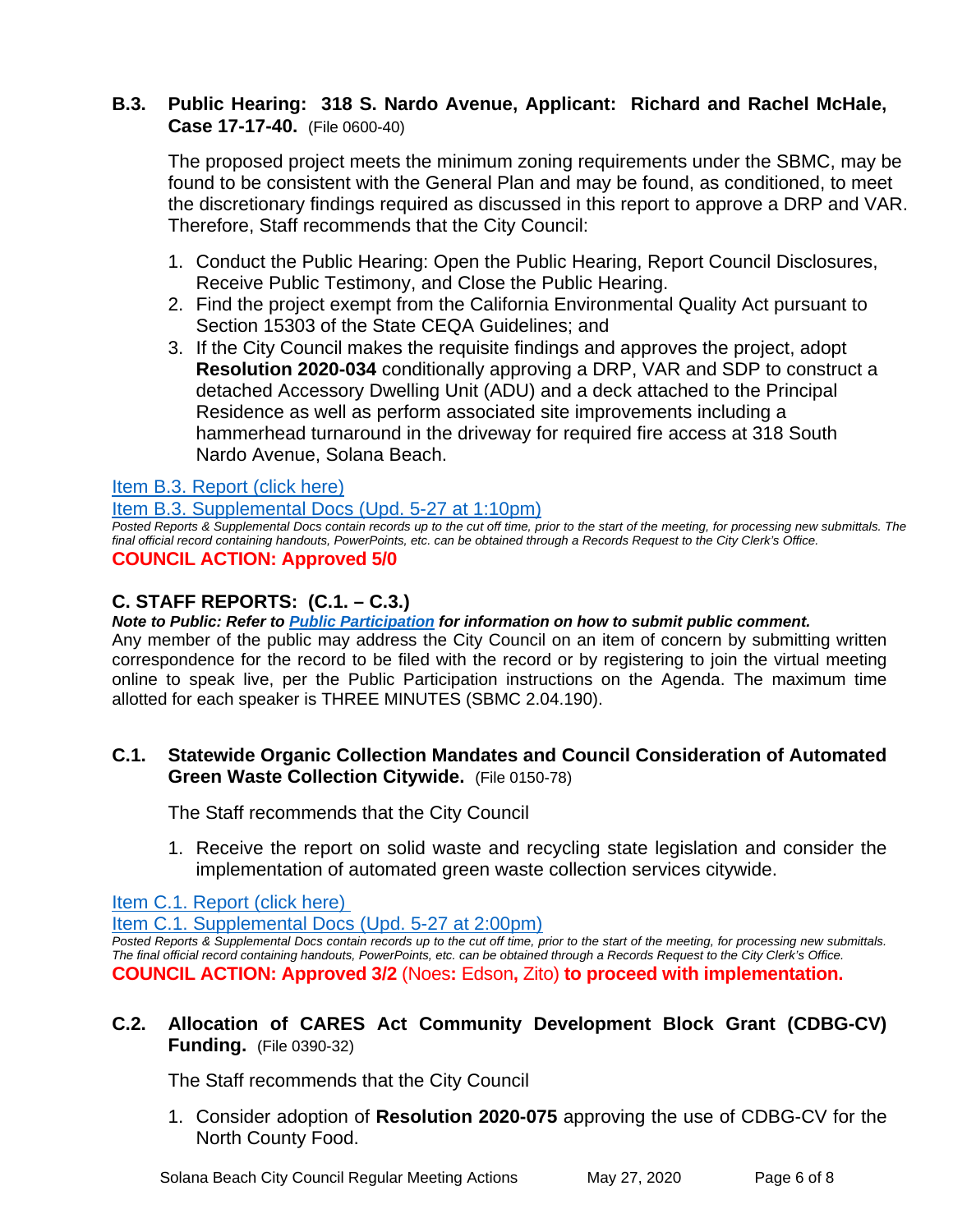[Item C.2. Report \(click here\)](https://solanabeach.govoffice3.com/vertical/Sites/%7B840804C2-F869-4904-9AE3-720581350CE7%7D/uploads/Item_C.2._Report_(click_here)_05-27-20_-_O.pdf) 

*Posted Reports & Supplemental Docs contain records up to the cut off time, prior to the start of the meeting, for processing new submittals. The final official record containing handouts, PowerPoints, etc. can be obtained through a Records Request to the City Clerk's Office.* **COUNCIL ACTION: Approved 5/0**

#### **C.3. SEA (Solana Energy Alliance) COVID-19 Impacts.** (File 1010-45)

Staff recommends the City Council:

1. Consider options to improve the long-term financial viability of SEA and to provide direction to Staff to implement changes to the program.

[Item C.3. Report \(click here\)](https://solanabeach.govoffice3.com/vertical/Sites/%7B840804C2-F869-4904-9AE3-720581350CE7%7D/uploads/Item_C.3._Report_(click_here)_05-27-20_-_O.pdf) 

*Posted Reports & Supplemental Docs contain records up to the cut off time, prior to the start of the meeting, for processing new submittals. The final official record containing handouts, PowerPoints, etc. can be obtained through a Records Request to the City Clerk's Office.* **Discussion**

#### **A.3. Construction Bids for 2020 Pavement Management Street list.** (File 0820-35)

Recommendation: That the City Council

#### 1. Adopt **Resolution 2020-074**:

- a. Approving the list of streets scheduled for maintenance and repairs as part of the 2020 Street Maintenance and Repairs Project.
- b. Authorizing the City Engineer to advertise for construction bids for the 2020 Street Maintenance and Repairs Project.

[Item A.3. Report \(click here\)](https://solanabeach.govoffice3.com/vertical/Sites/%7B840804C2-F869-4904-9AE3-720581350CE7%7D/uploads/Item_A.3._Report_(click_here)_05-27-20)_-_O.pdf) 

[Staff Report Update 1](https://solanabeach.govoffice3.com/vertical/Sites/%7B840804C2-F869-4904-9AE3-720581350CE7%7D/uploads/A.3._Staff_Report_Update_1.pdf)

[Staff Report Update](https://solanabeach.govoffice3.com/vertical/Sites/%7B840804C2-F869-4904-9AE3-720581350CE7%7D/uploads/A.3._Staff_Report_Update_2_(Upd._5-27_at_250pm)_-_O.pdf) 2

#### [Item A.3. Supplemental Docs \(Upd. 5-27 at 12:45pm\)](https://solanabeach.govoffice3.com/vertical/Sites/%7B840804C2-F869-4904-9AE3-720581350CE7%7D/uploads/Item_A.3._Supplemental_Docs_(upd._5-27_at_1245pm)_-_O.pdf)

*Posted Reports & Supplemental Docs contain records up to the cut off time, prior to the start of the meeting, for processing new submittals. The final official record containing handouts, PowerPoints, etc. can be obtained through a Records Request to the City Clerk's Office.*

**COUNCIL ACTION: Approved 5/0** to approve and increase the estimated expenditures to \$425,000 with \$50,000 towards potholes and striping and the remaining \$50,000 be allocated where Staff determines it would best be used.

#### **COMPENSATION & REIMBURSEMENT DISCLOSURE:** None

GC: Article 2.3. Compensation: 53232.3. (a) Reimbursable expenses shall include, but not be limited to, meals, lodging, and travel. 53232.3 (d) Members of a legislative body shall provide brief reports on meetings attended at the expense of the local agency "*City*" at the next regular meeting of the legislative body.

#### **COUNCIL COMMITTEE REPORTS:** [Council Committees](https://www.ci.solana-beach.ca.us/index.asp?SEC=584E1192-3850-46EA-B977-088AC3E81E0D&Type=B_BASIC)

#### **REGIONAL COMMITTEES: (outside agencies, appointed by this Council)**

- a. City Selection Committee (meets twice a year) Primary-Edson, Alternate-Zito
- b. County Service Area 17: Primary- Harless, Alternate-Edson
- c. Escondido Creek Watershed Authority: Becker /Staff (no alternate).
- d. League of Ca. Cities' San Diego County Executive Committee: Primary-Becker, Alternate-Harless and any subcommittees.
- e. League of Ca. Cities' Local Legislative Committee: Primary-Harless, Alternate-Becker
- f. League of Ca. Cities' Coastal Cities Issues Group (CCIG): Primary-Becker, Alternate-Harless
- g. North County Dispatch JPA: Primary-Harless, Alternate-Becker
- h. North County Transit District: Primary-Edson, Alternate-Becker
- i. Regional Solid Waste Association (RSWA): Primary-Hegenauer, Alternate-Becker